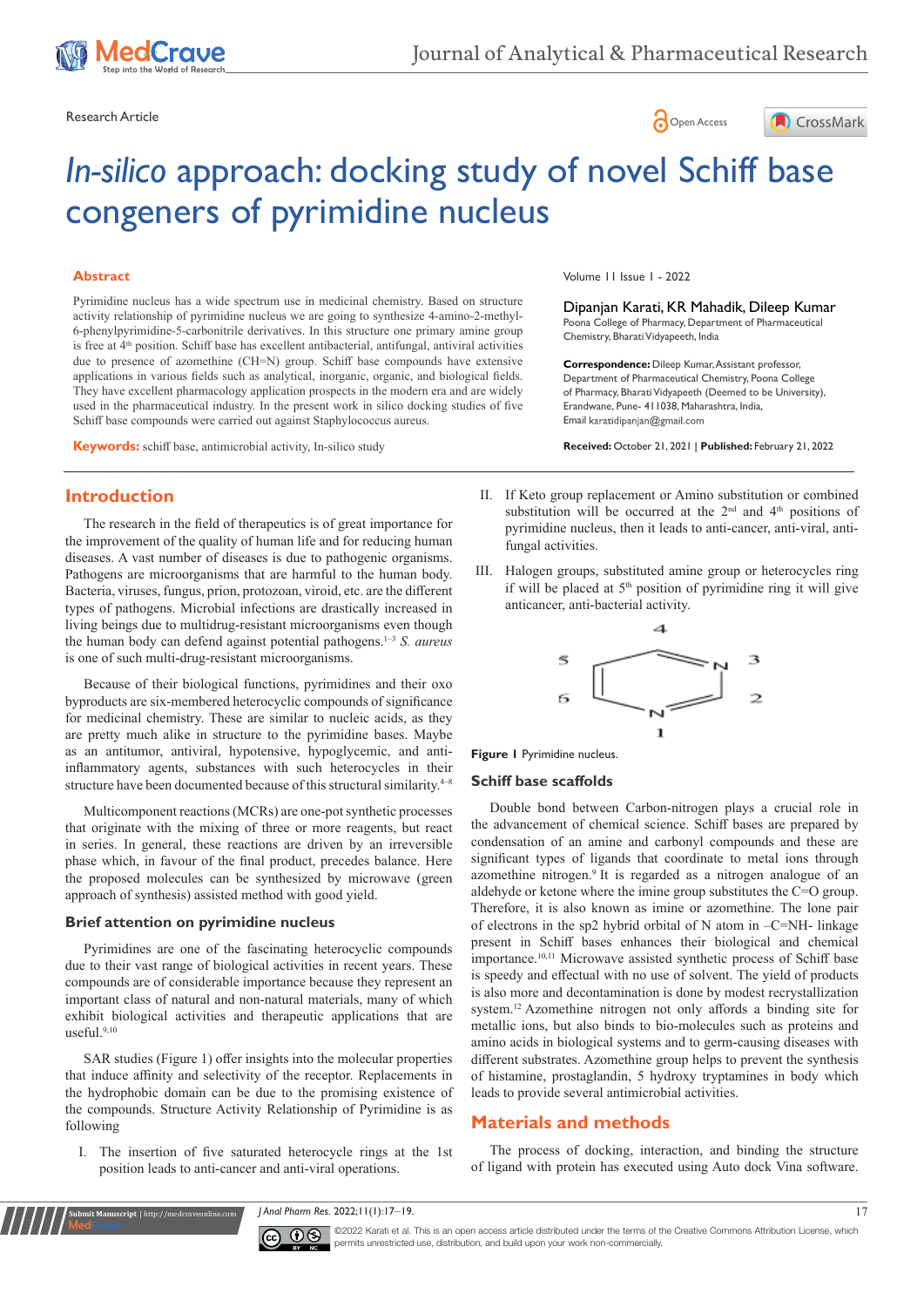Preparation of ligands and proteins**-** Chem-draw software was used to determine the structure of the Schiff bases in MOL format. The protein structure was downloaded in PDB format using RCSB PDB. Using Auto dock Vina, water molecules and ligands already present in the proteins were removed, and hydrogen atoms were added and saved in PDB format. 2D and 3D representation of the compounds have represented by Figure 3–5. Prediction of active site- In structurebased drug design, the active site prophecy is critical. The program BIOVIA Discovery Studio was used to calculate the coordinates of the proteins' binding locations.

## **Results and discussion**

Schiff bases (Figure 2) are generally prepared by the condensation of carbonyl compounds (aldehyde/ketones) with aromatic or aliphatic primary amines.<sup>13</sup> To identify the mechanism by which the chemicals restrict S. aureus development, a molecular docking research (insilico study) was undertaken. The Schiff bases have a high affinity for the dihydrofolate reductase enzyme, which was the target protein (PDB ID: 2W9S) Table 1.14–19



**Figure 2** Schiff base scaffolds.



**Figure 3** 2D interaction.



**Figure 4** 3D interaction.



**Figure 5** 2D interaction.

**Table 1** Binding energy

| SL.N. | Drug molecule      | R                  | <b>Binding energy</b><br>(kcal/mol) |
|-------|--------------------|--------------------|-------------------------------------|
|       | Benzene derivative | н                  | $-6.7$                              |
| C.    | Chloro benzene     | p-Cl               | -8.1                                |
| 3     | Dinitrobenzene     | $m$ , p-NO2        | -7                                  |
| 4     | Methoxybenzene     | <sub>D</sub> -OCH3 | $-6.4$                              |
| 5     | Nitrobenzene       | p-NO <sub>2</sub>  | $-8.5$                              |

#### **Docking figure for compound 1-**

#### **Docking figure for compound 2-**

Hydrogen bond interactions such as conventional and nonconventional H bonds, hydrophobic interactions such as amide-pi stacked, pi-pi stacked, pi-sigma, pi-pi T-shaped, alkyl and pi-alkyl interactions, electrostatic interactions such as pi-anion and pi-cation interactions, van der Waals interaction, and unfavourable donordonor and acceptor-acceptor interactions are commonly seen between protein and ligand. The sum of all interactions and binding energy between the chemical and the target protein determines its binding affinity. Binding energies of the compounds have been noted in Table 1.

# **Conclusion**

For chloro and nitro scaffolds docked with 2W9S, maximum binding energies of  $-8.1$  and  $-8.5$  kcal/mol were observed. indicating that the significant growth-inhibitory power of these Schiff bases against the pathogenic bacteria S. aureus is primarily due to deactivation of the enzyme dihydrofolate reductase.

Interactions with amino acid residues-

Vander Waals bond- VAL137, SER135, PHE151, TYR109.

Hydrogen bond- HIS30, LYS52, HIS23.

Pi-Sigma- LEU141, PRO55.

We can conclude from the result of docking study of these novel compounds that the scaffolds having Cl and  $NO<sub>2</sub>$  groups substitution (containing negative inductive effect) will be excellent drug congeners against DHFR enzyme for treatment of *S aureus* bacterial infection.

**Citation:** Karati D, Mahadik KR, Kumar D. *In-silico* approach: docking study of novel Schiff base congeners of pyrimidine nucleus. *J Anal Pharm Res.* 2022;11(1):17‒19. DOI: [10.15406/japlr.2022.11.00396](https://doi.org/10.15406/japlr.2022.11.00396)